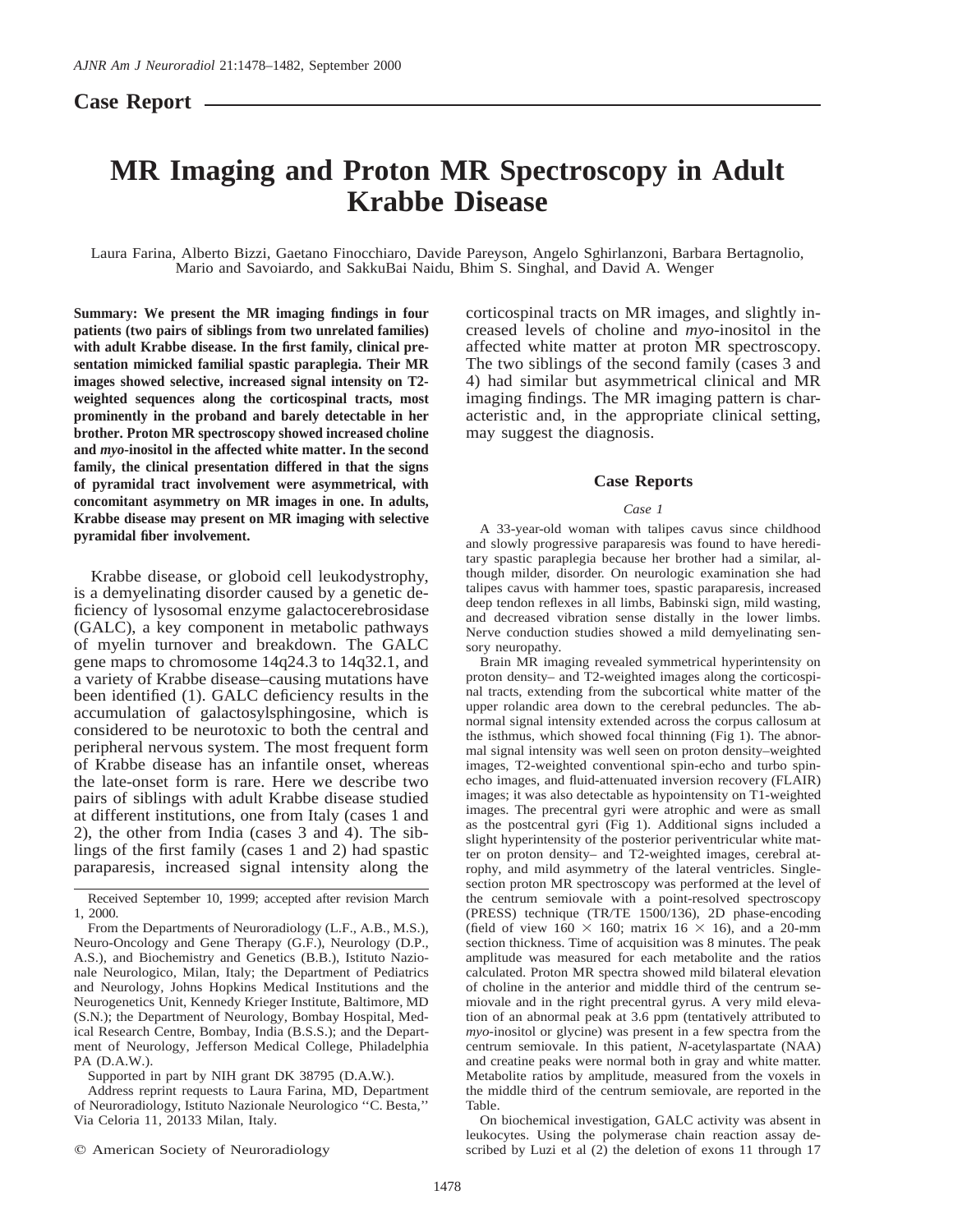

#### FIG 1. Case 1.

A, Axial FLAIR image (9264/150/2; TI 2200) shows increased signal intensity of the white matter of the precentral gyri, which are atrophic (arrowhead).

B, Coronal FLAIR image (9264/150/2; TI 2200) shows the hyperintensity limited to the upper part of the motor cortex (arrows) and extending across the corpus callosum (arrowheads).

C, Midline sagittal turbo spin-echo T2-weighted image (5422/110/2) shows thin, slightly hyperintense isthmus of the corpus callosum (arrow).

|  |  |  |  |  | Metabolites ratios from proton MR spectroscopy |
|--|--|--|--|--|------------------------------------------------|
|--|--|--|--|--|------------------------------------------------|

|                    | Case 1 |      | Case 2 | $Control*$ |      |
|--------------------|--------|------|--------|------------|------|
|                    | WМ     | GМ   | WМ     | GМ         | WМ   |
| NAA/Cr             | 2.10   | 2.11 | 1.78   | 1.94       | 2.06 |
| NAA/Cho            | 1.27   | 2.24 | 0.91   | 2.06       | 1.81 |
| Cho/Cr             | 1.65   | 0.94 | 1.94   | 0.94       | 1.14 |
| $myo$ -Inositol/Cr | 0.40   | 0.17 | 1.39   | 0.33       | 0.34 |

Note.—WM indicates white matter; GM, gray matter; NAA, *N*-acetylaspartate; Cr, creatine; Cho, choline.

\* Patients' metabolite ratios by amplitude are compared with those obtained in the white matter of normal subjects and published by other authors (17), who have used the same MR unit and technique.

was found in one of the two GALC alleles. In the other allele, a C to T point mutation was found, affecting nucleotide 1850 and causing a methionine for threonine substitution at codon 617.

#### *Case 2*

The 35-year-old brother of patient 1 also had talipes cavus since childhood and abnormal gait that had become evident during the last few years; his spastic paraparesis was milder. He also had a mild demyelinating sensory neuropathy.

He presented with very mild MR imaging abnormalities. A slight hyperintensity on T2-weighted images along the corticospinal tracts was recognizable from the internal capsules to the cerebral peduncles. The corpus callosum showed focal thinning and minimally abnormal signal intensity at the isthmus. The precentral gyri were slightly atrophic. Proton MR spectroscopy in the centrum semiovale showed a moderate bilateral elevation of choline, that was more elevated in the middle third. The abnormal elevation of choline was more prominent than in the other sibling. A mild elevation of an abnormal peak at 3.6 ppm was also present in a few spectra. NAA was mildly reduced in the white matter and in the parasagittal gray matter (Fig 2). Metabolite ratios by amplitude are reported in the Table.

GALC activity in leukocytes was very low (0.07 nmol/mg per hour; control values,  $3.7 \pm 1.0$ ). Molecular analysis revealed the same GALC mutation seen in his sister.



FIG 2. Case 2. Selected proton MR spectra (PRESS, 1500/136/ 1; nominal voxel size, 2 cm<sup>3</sup>) from the voxels indicated on the scout spin-echo T2-weighted MR image (2000/90/1; thickness, 10 mm) show moderate choline elevation (3.2 ppm), mild NAA loss (2.02 ppm), normal creatine peak (3.0 ppm), and an abnormally elevated peak at 3.6 ppm (*myo*-inositol) in the centrum semiovale. Spectra from the parasagittal cortical gray matter show only mild NAA loss. Similar proton MR spectroscopic findings in the centrum semiovale were found in case 1.

#### *Case 3*

A 29-year-old woman had insidious onset of disease at age 23, presenting as weakness of the left foot. Gradually, progressive weakness and spasticity developed, with signs of pyramidal tract involvement, primarily on the left side, also extending to the upper extremities. Motor-evoked response was abnormal on the right side.

MR imaging showed marked hyperintensity on proton density– and T2-weighted images along the corticospinal tract from the precentral gyrus down to the medulla oblongata on the right, and from the internal capsule to the pons on the left. A band of abnormal signal crossing the corpus callosum at the isthmus was also present. Involvement of the pyramidal tract on the right side was not limited to the upper part of the motor strip, but extended laterally, only sparing the opercular area. The right precentral gyrus was atrophic. The ventricles were enlarged, particularly in their posterior aspect. There was no progression of signal changes from 1993 to 1999.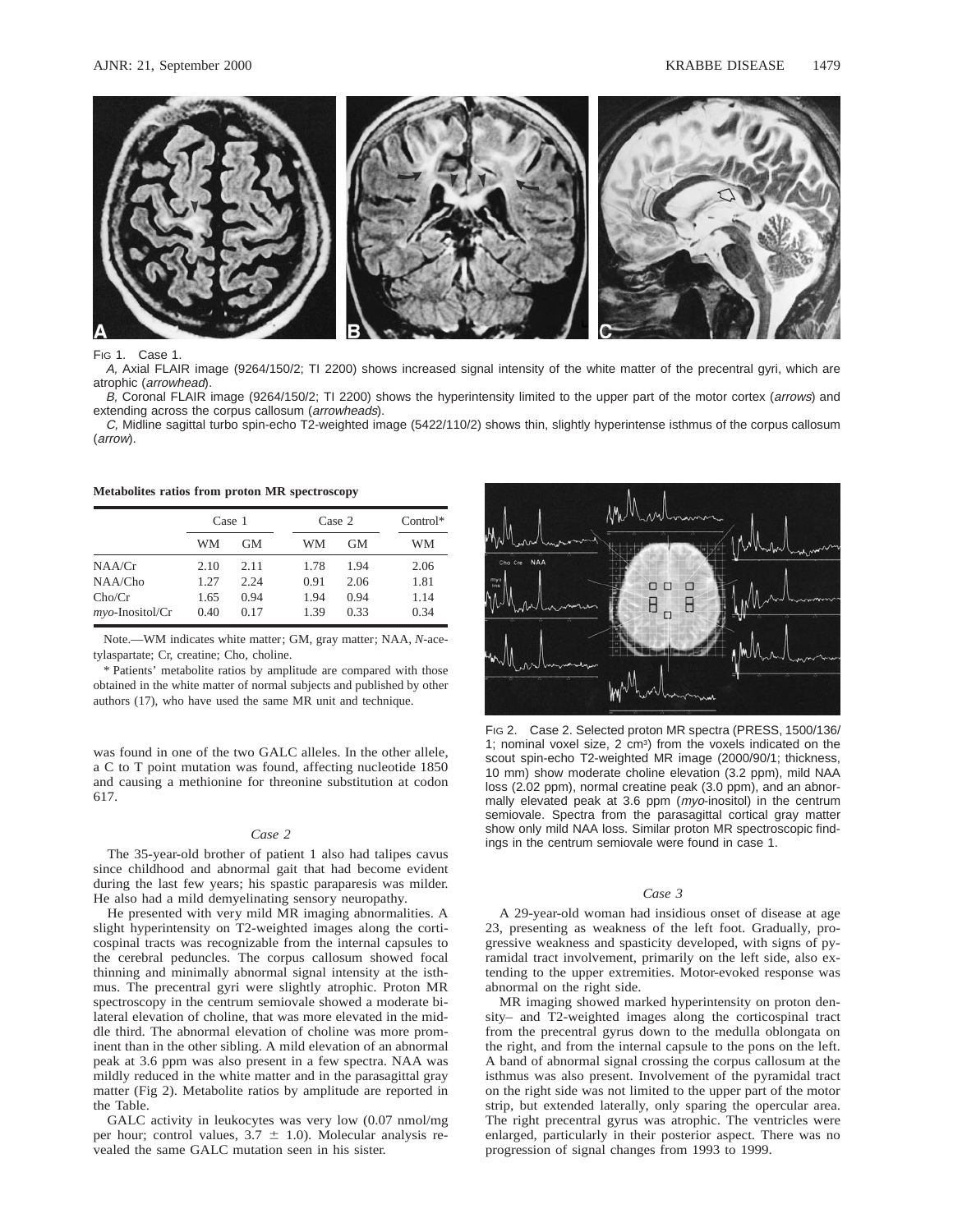

#### FIG 3. Case 4.

A and B, Coronal T2-weighted images (3648/99/2) of adjacent sections, A posterior to B, show nearly symmetrical involvement of the corticospinal tract from the cortex (A) to the brain stem (B) (asterisks).

C, Axial T2-weighted image (2100/90/2) at pontine level shows symmetrical pyramidal involvement (arrowhead).

GALC activity was absent. The common 30 kb deletion of exons 11 through 17 was present on one allele, as found in the first two cases. The other allele had an A to G transition at nucleotide (counting from the A of the initiation codon of the complementary DNA) 908, changing tyrosine 303 to cysteine.

#### *Case 4*

The 27-year-old brother of patient 3 first noted weakness of the right leg at age 23, with insidious progression of spasticity, more pronounced on the right side than the left. Motor-evoked response was abnormal on the left side.

MR imaging (1996 and 1999) showed signal abnormalities along both corticospinal tracts from the cortex to the pons, slightly prevalent on the left side, and thinning of the isthmus of the corpus callosum, which also appeared hyperintense on T2-weighted images (Fig 3). Both precentral gyri were atrophic. The ventricles were markedly enlarged, particularly in their posterior aspect, with a thin band of hyperintensity on proton density– and T2-weighted images along the temporal and occipital horns. The cerebral sulci were enlarged in the posterior regions.

GALC activity in leukocytes was severely reduced (0.06 nmol/mg per hour), and molecular analysis revealed the same GALC mutation as in case 3.

#### **Discussion**

The most frequent and common form of Krabbe disease is the infantile form, which begins in the first 6 months of life and progresses rapidly, leading to death before age 2. These children with Krabbe disease have rapid psychomotor regression, generalized rigidity, peripheral neuropathy, and increased spinal fluid proteins; they subsequently develop optic atrophy, deafness, and cachexia. MR imaging shows progressive atrophy and diffuse abnormalities of the white matter, which may be difficult to recognize at a very early age, when the white matter is still normally hyperintense on T2 weighted images (3). CT studies may be more helpful, because they may show hyperdense areas in the thalami or in the posterior periventricular regions that likely correspond to the clusters of globoid cells in which the galactosylceramide accumulates;

calcium deposits may contribute to the hyperdensity (4). A recent review of MR imaging studies in 22 patients with Krabbe disease showed that in early-onset cases there is a frequent involvement of deep gray matter and cerebellar white matter, and nearly constant involvement of the pyramidal tract (5).

The late-onset forms of Krabbe disease, which also include some cases of adult-onset disease, are clinically more heterogeneous and progress more slowly; various clinical signs have been described, including hemiparesis, spastic paraparesis, intellectual impairment, cerebellar ataxia, visual failure, peripheral polyneuropathy, and talipes cavus. On MR images, these patients have constant corticospinal tract abnormalities (5). They also have hyperintense signal on proton density– and T2 weighted images in the white matter, mostly in the posterior regions, with frequent involvement of the splenium of the corpus callosum (3, 5–8). This pattern is similar to that observed in adrenoleukodystrophy (ALD). Loes et al (5) concluded that pyramidal tract involvement is the most characteristic finding in both early- and late-onset Krabbe disease.

To our knowledge, only three reports have described selective involvement of corticospinal tracts associated with focal atrophy of the corpus callosum in adult patients with Krabbe disease, presenting as progressive spastic paraparesis  $(9-11)$ . The consistency of the clinical and radiologic picture, confirmed by the findings in our patients, implies that the measurement of GALC activity in leukocytes is diagnostically indicated under these circumstances. In adult Krabbe disease, the type of molecular defect has been considered for relevance to the clinical and radiologic presentation (11). However, in cases 1 and 2, mutations were in close vicinity to those reported by Satoh et al (11), whereas in cases 3 and 4 they were located in a different part of the GALC gene.

Satoh et al (11) proposed that the selective vulnerability of the corticospinal tracts in patients with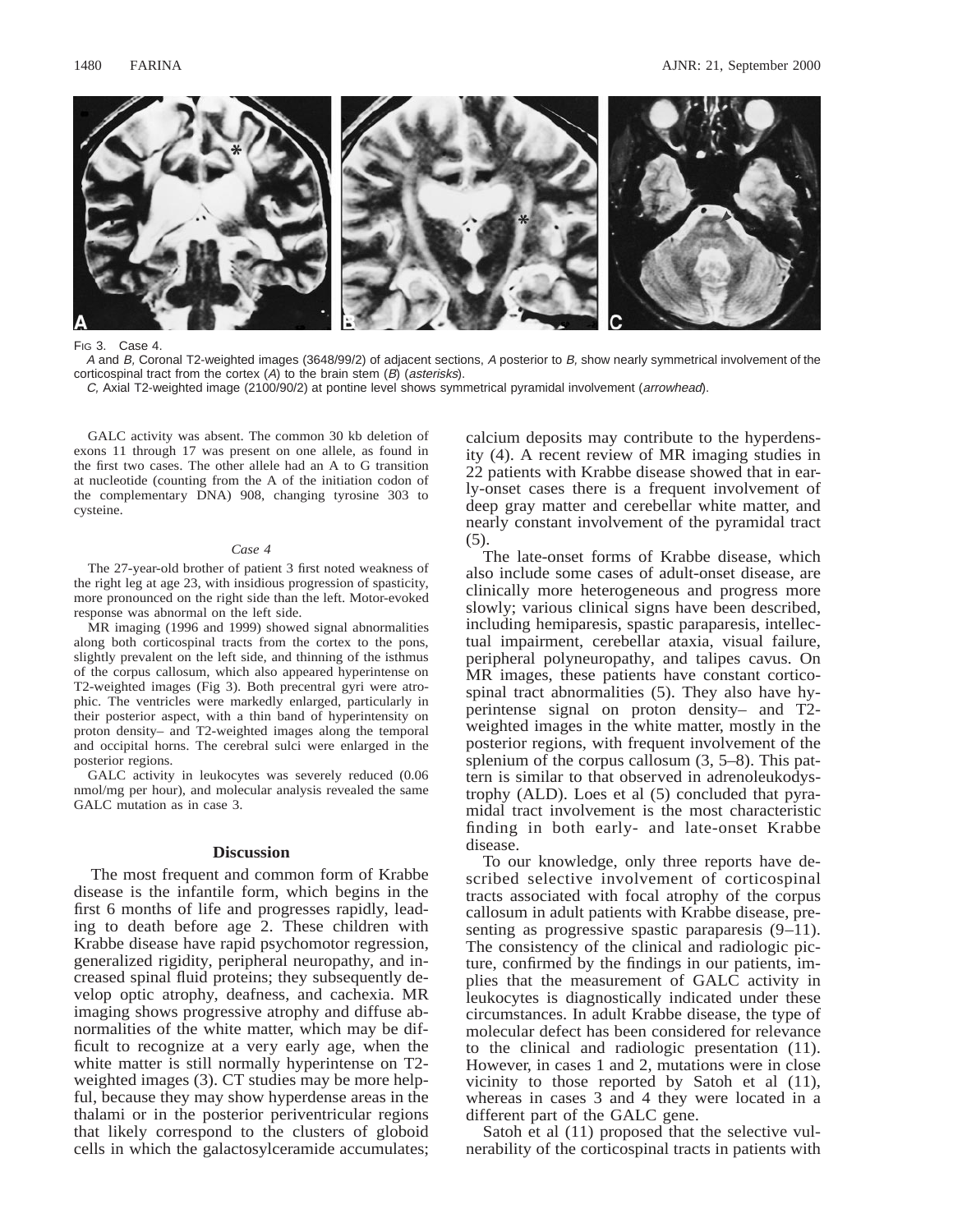late-onset Krabbe disease may depend on their myelin metabolism. These authors suggested that these tracts may be particularly active as compared with the white matter of other parts of the brain, where residual GALC activity may be sufficient to maintain a normal or nearly normal status of the myelin.

A finding observed both in our cases and in those reported previously  $(9-11)$  is that the site of the lesions is in the upper part of the motor strip, which explains the involvement of the lower extremities. The lower part of the motor strip, corresponding to the areas of representation of the hand and face, was affected to a lesser extent (cases 3 and 4) or not at all (cases 1 and 2). A peculiar MR finding in case 3 was the asymmetry of the corticospinal tract involvement, which correlated with the asymmetry of the neurologic signs. The absence of progression of MR signal changes over a 6-year interval observed in one of our cases may be explained by the extremely slow progression of the disease.

From the clinical and neuroradiologic points of view, a few other aspects are worth mentioning. In patients with familial spastic paraplegia, the clinical diagnosis of Strümpell-Lorrain disease should be considered. Pathologic changes in the corticospinal tracts below the pons or the medulla oblongata are found in this disease, and a review of 16 cases studied with MR imaging revealed no signal abnormalities in the brain (12).

Another disease that can present with spastic paraparesis is adrenomyeloneuropathy (AMN), which can be diagnosed by levels of very long chain fatty acids in plasma and skin fibroblasts. In AMN, MR images of the spinal cord show atrophy. MR images of the brain may be entirely normal or show mild cerebellar atrophy or very limited signal changes, similar to those of ALD, but confined to focal areas, such as the splenium of the corpus callosum (3). Among the leukodystrophies, ALD typically involves the corticospinal tracts, usually below the internal capsule, but often only in the brain stem, from the cerebral peduncles to the pyramids (13). This segmental involvement of corticospinal tracts may be the first MR imaging manifestation of CNS abnormality in asymptomatic patients with ALD.

The involvement of the corticospinal tracts in an adult patient may suggest the possibility of amyotrophic lateral sclerosis (ALS). However, aside from the different clinical presentation, the MR signal changes in patients with ALS are very faint (14), similar to those observed in our case 2, and do not usually reach the intensity seen in the other patients we observed or in those reported previously (9–11).

To our knowledge, proton MR spectroscopic studies of adult patients with Krabbe disease have not been reported in the literature. In our patients, proton MR spectroscopy showed abnormal choline elevation in the centrum semiovale beyond the areas with abnormal signal on T2-weighted images.

Frahm and Hanefeld (15) studied two cases of the infantile form of Krabbe disease and found elevated choline, creatine, and *myo*-inositol associated with moderate NAA reduction and mild lactate accumulation. Although elevation of choline-containing compounds and *myo*-inositol may reflect accumulation of myelin breakdown products, they are more likely accounted for by changes in glial membrane composition and microglia activation for a synthesis of phospholipid membranes (15). Postmortem findings in patients with Krabbe disease have shown a remarkable increase of activated microglial cells with large macrophages, containing myelin breakdown products. These MR spectroscopic findings are not specific for Krabbe disease. Abnormal elevation of choline and *myo*-inositol has also been found in active demyelinating lesions in ALD, metachromatic leukodystrophy, Alexander disease (15), and multiple sclerosis (16). Elevated choline has been shown to return to normal within a couple of months in a few multiple sclerosis lesions (13). *Myo*-inositol found early in acute multiple sclerosis lesions is probably permanent and no return to normal was documented during a followup of 9 months (16). Elevation of *myo*-inositol is best detected at short TEs  $(< 50$  ms), thus the elevated *myo*-inositol in these two cases may have been underestimated by the intermediate TE (136 ms) used in our studies. NAA, a molecule found only in neurons and their axons, was mildly decreased.

### **Conclusion**

In adult patients with slowly progressive spastic paraparesis, the differential diagnosis should include late-onset Krabbe disease, especially when brain MR images reveal distinctly increased signal intensity along the corticospinal tracts.

#### **Acknowledgment**

We thank Professor Giancarlo Dal Pozzo, Florence, for referring patient 1.

#### **References**

- 1. Wenger DA, Rafi MA, Luzi P. **Molecular genetics of Krabbe disease (globoid cell leukodystrophy): diagnostic and clinical implications.** *Hum Mutat* 1997;10:268–279
- 2. Luzi P, Rafi MA, Wenger DA. **Characterization of the large deletion in the GALC gene found in patients with Krabbe disease.** *Hum Mol Genet* 1995;4:2335–2338
- 3. Van der Knaap MS, Valk J. *Magnetic Resonance of Melin, Myelination, and Myelin Disorders.* 2nd ed. Berlin: Springer;1995: 22–30,68–75,129–139
- 4. Percy AK, Odrezin GT, Knowles PD, Rouah E, Armstrong DD. **Globoid cell leukodystrophy: comparison of neuropathology with magnetic resonance imaging.** *Acta Neuropathol* 1994;88: 26–32
- 5. Loes DJ, Peters C, Krivit W. **Globoid cell leukodystrophy: distinguishing early-onset from late-onset disease using a brain MR imaging scoring method.** *AJNR Am J Neuroradiol* 1999;20: 316–323
- 6. Demaerel P, Wilms G, Vendru P, Carton H, Baert AL. **MR findings in globoid cell leukodystrophy.** *Neuroradiology* 1990;32: 520–522